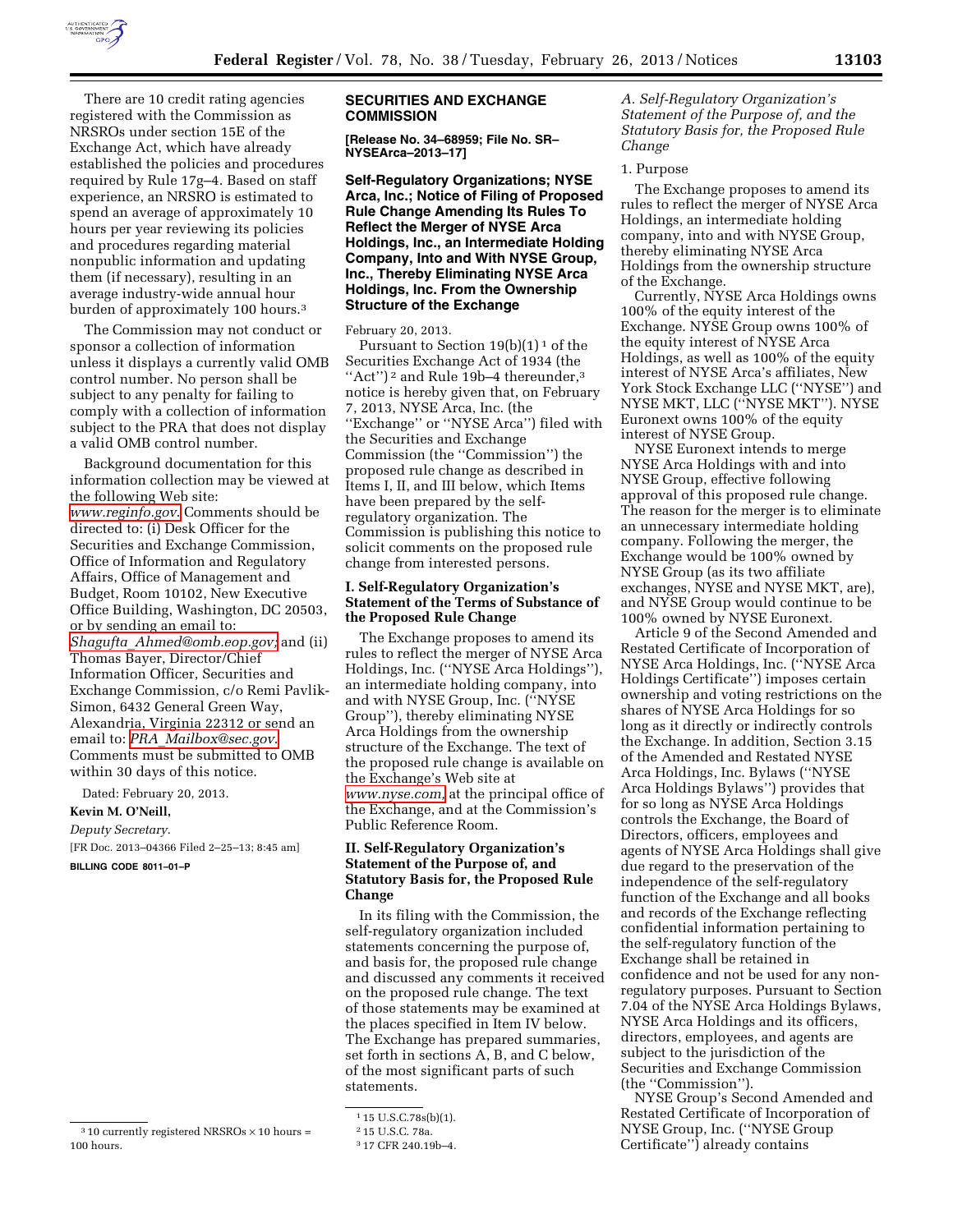comparable provisions. Under Article IV, Section 4(b) of the NYSE Group Certificate, similar ownership and voting restrictions apply to shares of NYSE Group to the extent that the Exchange and NYSE Arca Equities, Inc. (''NYSE Arca Equities''), its wholly owned subsidiary, continue to be controlled directly or indirectly by NYSE Group. In addition, Article XI, Section 3 of the NYSE Group Certificate provides that NYSE Group and its directors, officers, and employees shall give due regard to the preservation of the independence of the self-regulatory function of the Exchange and NYSE Arca Equities. Under Article X of the NYSE Group Certificate, NYSE Group's books and records relating to the Exchange and NYSE Arca Equities must be maintained within the United States and all confidential information in such books and records must be retained in confidence,4 and under Article IX of the NYSE Group Certificate, NYSE Group's directors and officers already are subject to the jurisdiction of the Commission.

Thus, the Exchange proposes to delete in its entirety the text of the NYSE Arca Holdings Certificate and the NYSE Arca Holdings Bylaws.5 The Exchange also proposes conforming amendments to its rules and the NYSE Arca Bylaws. First, the Exchange proposes to delete the heading for and text of NYSE Arca Rule 1.1(ff), which provides a definition of NYSE Arca Holdings, and mark it ''Reserved.'' 6

5Article 9, Section 1(b)(i)(B) of the NYSE Arca Holdings Certificate provides that for so long as NYSE Arca Holdings directly or indirectly controls the Exchange, no Person either alone or together with its Related Persons, may own, directly or indirectly, of record or beneficially shares of the capital stock (whether common or preferred stock) of NYSE Arca Holdings constituting more than 40% of the outstanding shares of any class of capital stock of NYSE Arca Holdings unless the Board of Directors of NYSE Arca Holdings has adopted an amendment to the NYSE Arca Holdings Bylaws waiving such a restriction. Such an amendment was already adopted with respect to NYSE Group in connection with an earlier merger of an intermediate holding company. *See* Securities Exchange Act Release 67435 (July 13, 2012), 77 FR 42533 (July 19, 2012) (SR–NYSE 2012–45).

6The Exchange also proposes to remove the unnecessary heading for the term ''Related Person,''

Second, the Exchange proposes to amend Section 2.01 of the NYSE Arca Bylaws, which describes the Exchange as a non-stock corporation with one member, NYSE Arca Holdings, which is defined as the ''Holding Member.'' Section 2.01 would be amended to replace the reference to NYSE Arca Holdings with a reference to NYSE Group, thus designating it as the Holding Member for purposes of the NYSE Arca Bylaws.

Third, certain other references to ''Holding Member'' in the NYSE Arca Bylaws would be amended. Sections 2.02, 2.04, and 2.05 of the NYSE Arca Bylaws set forth provisions for scheduling meetings of the Holding Member and the presiding officer and secretary for such meetings. Articles II and III of the Second Amended and Restated Bylaws of NYSE Group include provisions for meetings of NYSE Group's stockholders and Board of Directors, respectively. The operating agreements of the Exchange's affiliates, NYSE and NYSE MKT, do not contain provisions relating to annual meetings of NYSE Group.7 As such, the text of Sections 2.02, 2.04, and 2.05 of the NYSE Arca Bylaws is unnecessary and would be deleted and those sections would be marked ''Reserved.''

Section 3.02(f) of the NYSE Arca Bylaws provides that, except as otherwise provided in the NYSE Arca Bylaws or rules, the Nominating Committee of NYSE Arca Holdings shall nominate directors for election at the annual meeting of the Holding Member. NYSE Arca Rule 3.2 sets forth a detailed process for the nomination and selection of fair representation directors for the NYSE Arca Board of Directors, and NYSE Arca Equities Rule 3.2 sets forth a similar process for the nomination and selection of fair representation directors for the NYSE Arca Equities Board of Directors.8 The NYSE Arca Bylaws and rules do not have any other provisions concerning the nomination of non-fair representation directors. As such, the Exchange proposes to amend Section 3.02(f) of the NYSE Arca Bylaws to provide that except as otherwise provided in the NYSE Arca Bylaws or rules, the Holding Member shall nominate directors for election at the

Holding Member's annual meeting.9 The proposed rule change thus would not have any impact on the process for the nomination and selection of fair representation directors.

Finally, Section 3.13 of the NYSE Arca Bylaws provides that no member of the Board of Directors of NYSE Arca Holdings who is not also a member of the Board of Directors of the Exchange, and no officer, staff, counsel or other advisor of NYSE Arca Holdings who is not also an officer, staff, counsel or advisor of the Exchange, may participate in any meetings of the Exchange's Board of Directors (or any committees thereof) pertaining to the Exchange's selfregulatory function (including disciplinary matters) or relating to the structure of the market which the Exchange regulates. The references to NYSE Arca Holdings would be replaced with references to NYSE Group.

#### 2. Statutory Basis

The proposed rule change is consistent with Section 6(b) of the Act,10 in general, and furthers the objectives of Section  $6(b)(5)$  of the Act,<sup>11</sup> in particular, in that it is designed to prevent fraudulent and manipulative acts and practices, to promote just and equitable principles of trade, to foster cooperation and coordination with persons engaged in facilitating transactions in securities, and to remove impediments to and perfect the mechanism of a free and open market and a national market system. Specifically, the proposed rule change would result in the Exchange's rules correctly reflecting its ownership structure without having any substantive impact on the Exchange's rules, including those concerning the voting and ownership restrictions that currently apply to the Exchange and its affiliates.

#### *B. Self-Regulatory Organization's Statement on Burden on Competition*

The Exchange does not believe that the proposed rule change will impose any burden on competition that is not necessary or appropriate in furtherance of the purposes of the Act. The proposed rule change is not designed to address any competitive issue or have any impact on competition; rather, it is intended solely to eliminate an

<sup>4</sup> In addition, Section 6.04 of the NYSE Arca Bylaws requires that all books and records of the Exchange reflecting confidential information pertaining to the self-regulatory function of the Exchange (including but not limited to disciplinary matters, trading data, trading practices, and audit information) must be retained in confidence by the Exchange and its personnel and may not be used by the Exchange for any non-regulatory purposes and may not be made available to any persons (including, without limitation, any members of the Exchange) other than to those personnel of the Exchange and to members of the Board of Directors of the Exchange to the extent necessary or appropriate to properly discharge the self-regulatory responsibilities of the Exchange.

which was deleted by SR–NYSE–2012–45. *See* 

<sup>&</sup>lt;sup>7</sup>The operating agreements are available at *[https://usequities.nyx.com/sites/](https://usequities.nyx.com/sites/usequities.nyx.com/files/fourth_amended_and_restated_operating_agreement_of_nyse_llc.pdf) [usequities.nyx.com/files/fourth](https://usequities.nyx.com/sites/usequities.nyx.com/files/fourth_amended_and_restated_operating_agreement_of_nyse_llc.pdf)*\_*amended*\_*and*\_ *restated*\_*operating*\_*[agreement](https://usequities.nyx.com/sites/usequities.nyx.com/files/fourth_amended_and_restated_operating_agreement_of_nyse_llc.pdf)*\_*of*\_*nyse*\_*llc.pdf* and *[http://wallstreet.cch.com/MKT/pdf/operating](http://wallstreet.cch.com/MKT/pdf/operating_agreement.pdf)*\_

<sup>&</sup>lt;sup>8</sup> See also Securities Exchange Act Release No. 67619 (August 8, 2012), 77 FR 49032 (August 15, 2012) (SR–NYSEArca–2012–67).

<sup>9</sup>Article IV of the Second Amended and Restated Bylaws of NYSE Group (''NYSE Group Bylaws'') does not specifically provide for a Nominating Committee. The NYSE Group Bylaws are available at *[http://usequities.nyx.com/sites/](http://usequities.nyx.com/sites/corporate.nyx.com/files/amendedandrestatedbylawsofnysegroup.pdf) [corporate.nyx.com/files/amendedandrestatedby](http://usequities.nyx.com/sites/corporate.nyx.com/files/amendedandrestatedbylawsofnysegroup.pdf)*

*[lawsofnysegroup.pdf.](http://usequities.nyx.com/sites/corporate.nyx.com/files/amendedandrestatedbylawsofnysegroup.pdf)*  10 15 U.S.C. 78f(b).

<sup>11</sup> 15 U.S.C. 78f(b)(5).